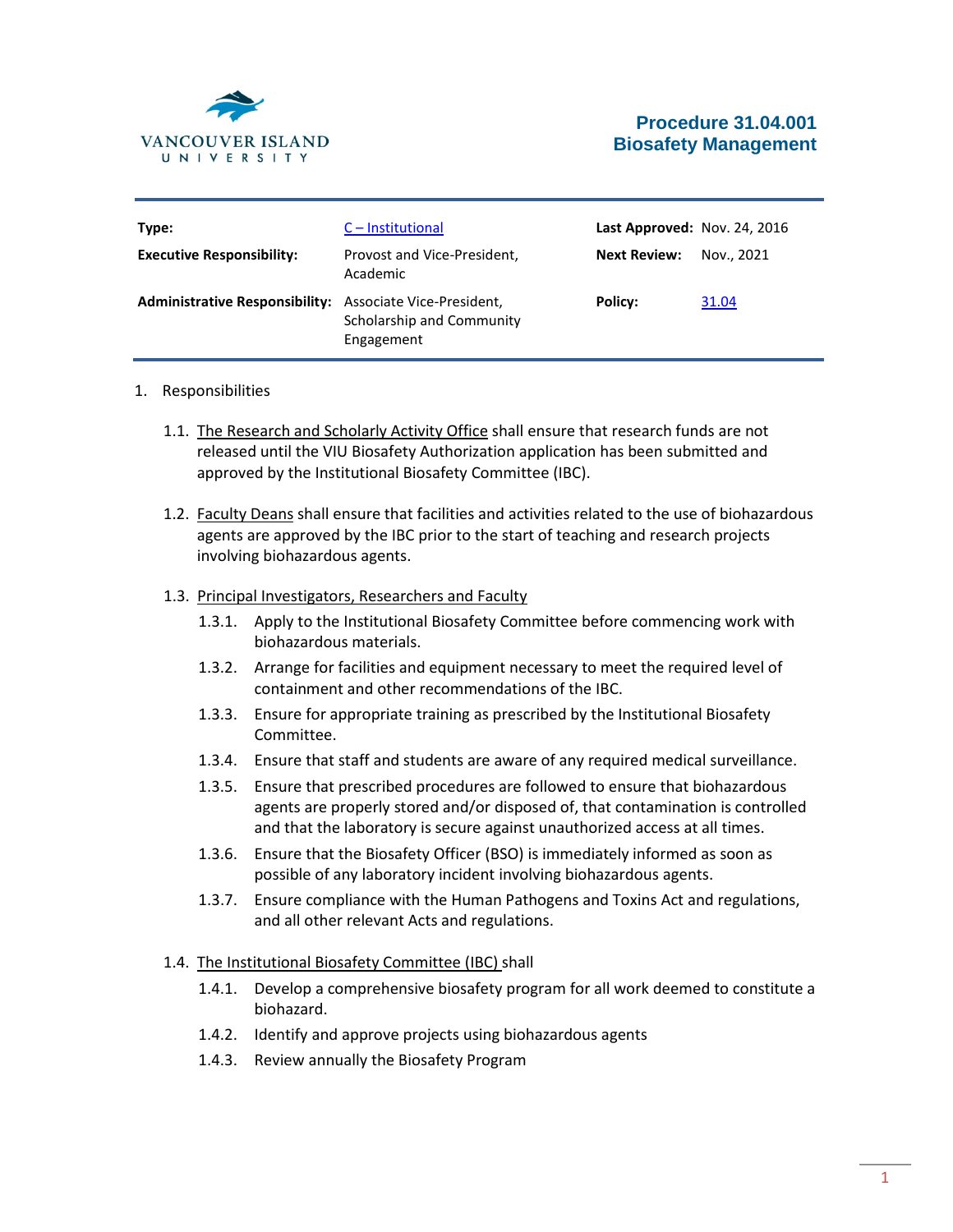## 1.5. The Biosafety Officer (BSO) shall

- 1.5.1. Verify the accuracy and completeness of VIU's Human Pathogens and Toxins Act (HPTA) license with the Public Health Agency of Canada
- 1.5.2. Serve as a resource for the Institutional Biosafety Committee.
- 1.5.3. Inspect teaching and research laboratories for compliance with the HPTA and Regulations, established safety procedures and performance of safety containment equipment.
- 1.5.4. Maintain files for Biohazard certification, facility containment certification and special emergency procedures established for each VIU Biosafety Authorization.
- 1.5.5. Maintain and provide information on biohazardous agents, policy and procedures, safety equipment, training material, regulations and guidelines, contingency and decontamination procedures for biohazardous agents when available.
- 1.5.6. Order, in conjunction with a representative of the IBC and appropriate VIU Administration (Dean, etc.), immediately, the suspension of any activity involving the use of biohazardous material, when there is reason to suspect the health and safety of University personnel and/or the public are at risk, or that regulatory conditions of the project have been breached.
- 1.5.7. Review with the Institutional Biosafety Committee any ordered suspension of activity.
- 1.6. Faculty/Staff and Students shall
	- 1.6.1. Comply with all conditions outlined in the VIU Biosafety Authorization
	- 1.6.2. Report any unsafe conditions and procedures to the immediate supervisor and the Biosafety Officer.
	- 1.6.3. Report any illness suspected of being related to an incident associated with handling biohazardous agents to the immediate supervisor and the Biosafety Officer.
	- 1.6.4. Participate in VIU approved biosafety training and spills mitigation.
- 2. Management of Non-Compliance with Policy
	- 2.1. Vancouver Island University's BSO is responsible for post- approval monitoring of VIU Biosafety Authorizations and for determining and working to correct breaches of compliance. Breaches of compliance that cannot be corrected by the BSO will be referred to the IBC.
	- 2.2. When non-compliance is noted, the Biosafety Officer shall investigate the matter. In cases where the investigation confirms that a problem exists, the Biosafety Officer will proceed as follows:
		- 2.2.1. The BSO will notify the individual who is non-compliant, or the relevant VIU Biosafety Authorization folder, in writing that a breach in protocol has occurred and allow time to rectify and respond to the breach.
		- 2.2.2. In the event that the non-compliance is not rectified within the timeframe provided, the immediate supervisor and the IBC will be notified.